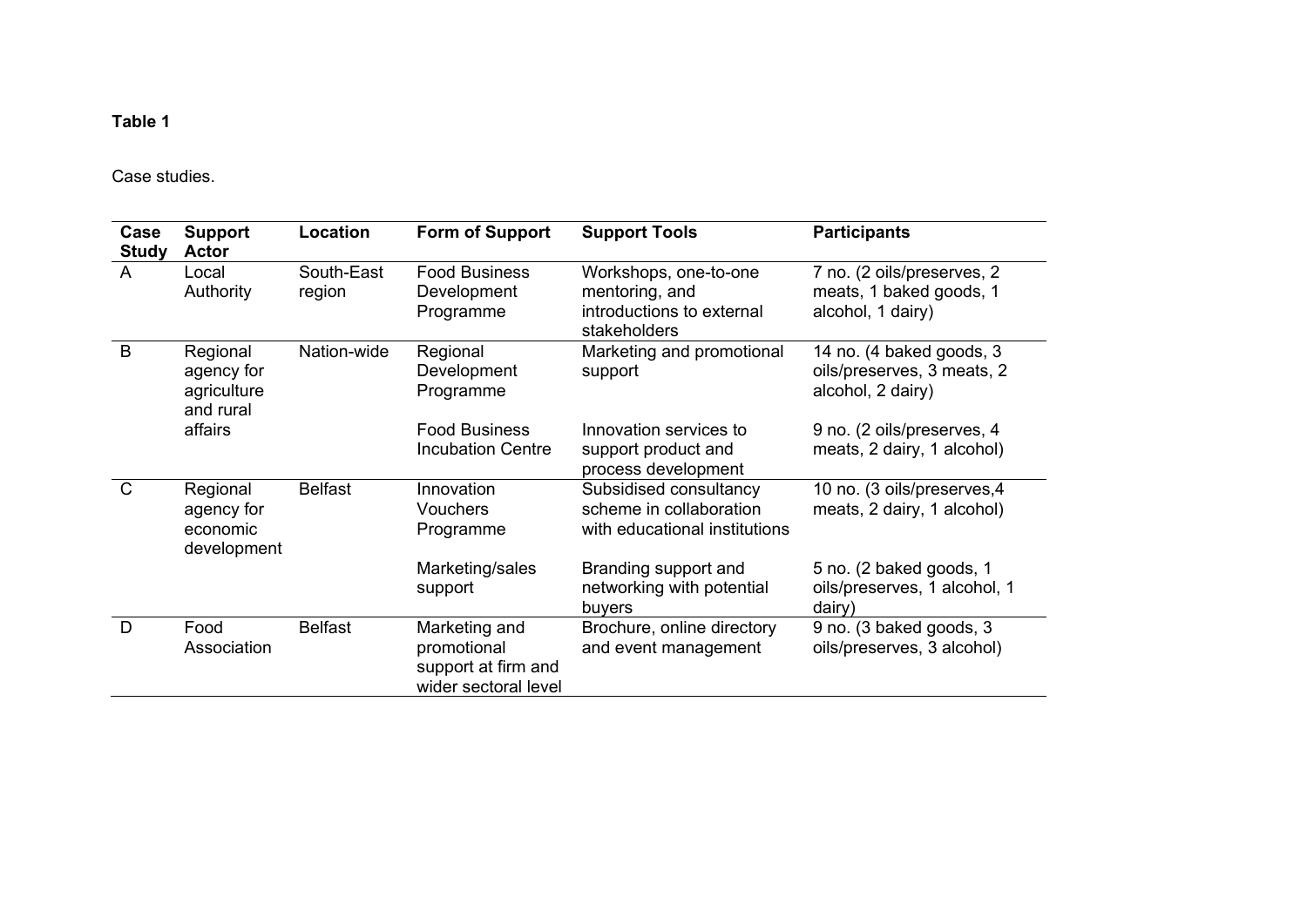Data collection: The case programmes

| <b>Documentary Analysis</b>                                                                                                                       | <b>Focus Groups (February 2013-</b><br>November 2014)                                                                                                                            | <b>Observations (February 2013-</b><br>November 2014)                                                                                                                                    | <b>Semi-structured interviews</b><br>(July 2013-July 2015)                                                                                        |
|---------------------------------------------------------------------------------------------------------------------------------------------------|----------------------------------------------------------------------------------------------------------------------------------------------------------------------------------|------------------------------------------------------------------------------------------------------------------------------------------------------------------------------------------|---------------------------------------------------------------------------------------------------------------------------------------------------|
| Documentary analysis of policies<br>and business support<br>programmes in Northern Ireland<br>relevant to the needs of artisan<br>food producers. | Nine focus groups<br>with producers and thirteen with<br>business support actors to<br>explore the nature of<br>engagement in business support<br>and the barriers to engagement | Observations conducted at<br>seven events including five local<br>council business support<br>workshops, an economic policy<br>development event, and a small<br>business network event. | Interviews with twenty producers<br>(eight baked goods, three<br>alcohol, three meats, three<br>oils/preserves, two dairy, one<br>confectionary). |
| The documentary analysis<br>allowed a mapping of current<br>business support for artisan food                                                     | in support.                                                                                                                                                                      | The observations included:                                                                                                                                                               | Interviews with seven business<br>support actors:                                                                                                 |
| producers, the identification of<br>key business support actors for<br>data collection, and the<br>identification of areas for                    |                                                                                                                                                                                  | informal discussions between<br>the researchers and<br>producers and actors<br>observation of peer dynamics                                                                              | Case A: two business support<br>actors (one consultant, one<br>programme manager).                                                                |
| questioning and probing with the<br>respondents.                                                                                                  |                                                                                                                                                                                  | and interactions within a food<br>network environment.                                                                                                                                   | Case B: two business support<br>actors (one policy advisor, one<br>head of technology<br>development).                                            |
|                                                                                                                                                   |                                                                                                                                                                                  |                                                                                                                                                                                          | Case C: two business support<br>actors (one client advisor, one<br>policy advisor).                                                               |
|                                                                                                                                                   |                                                                                                                                                                                  |                                                                                                                                                                                          | Case D: one business support<br>actor (Chief Executive).                                                                                          |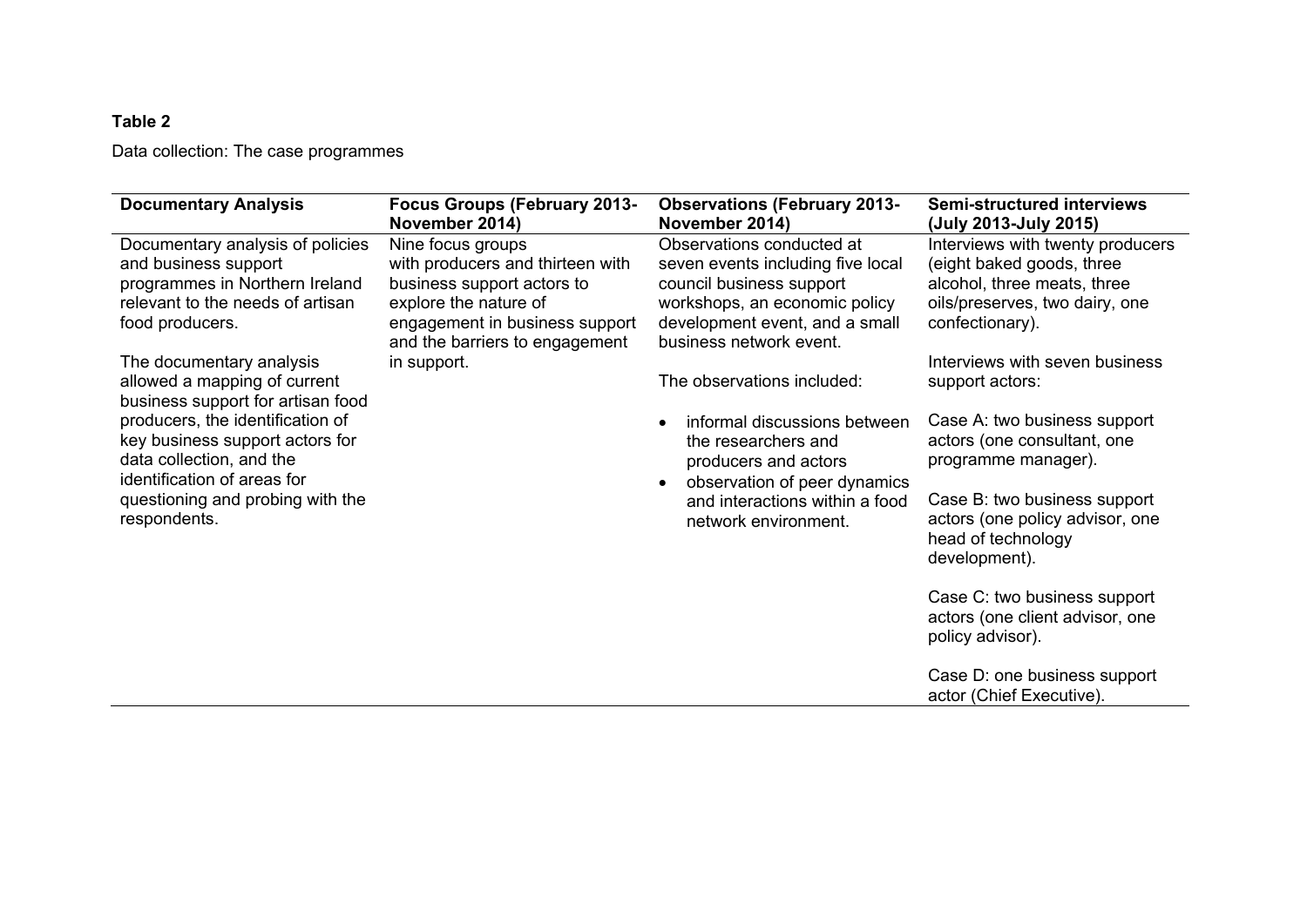#### **Notes:**

Producer respondents had availed of multiple supports across the cases and spoke about their experiences across the forms of support they had engaged in. The interviews with business support actors are shown by case – the interviews were conducted with business actors involved in each of the four cases.

For Case A, interviews and focus groups took place with respondents following completion of the programme (7 of the 21 programme participants and 2 business support actors closely involved in the programme). This allowed for exploration of the nature of trust development between producers and business support actors post programme. The analysis for Case A also involved the study of internal documents provided by a business support actor from the local council responsible for the programme. This provided valuable insights into the programme objectives, content and structure and was used to inform particular areas for probing with respondents during interviews and focus groups.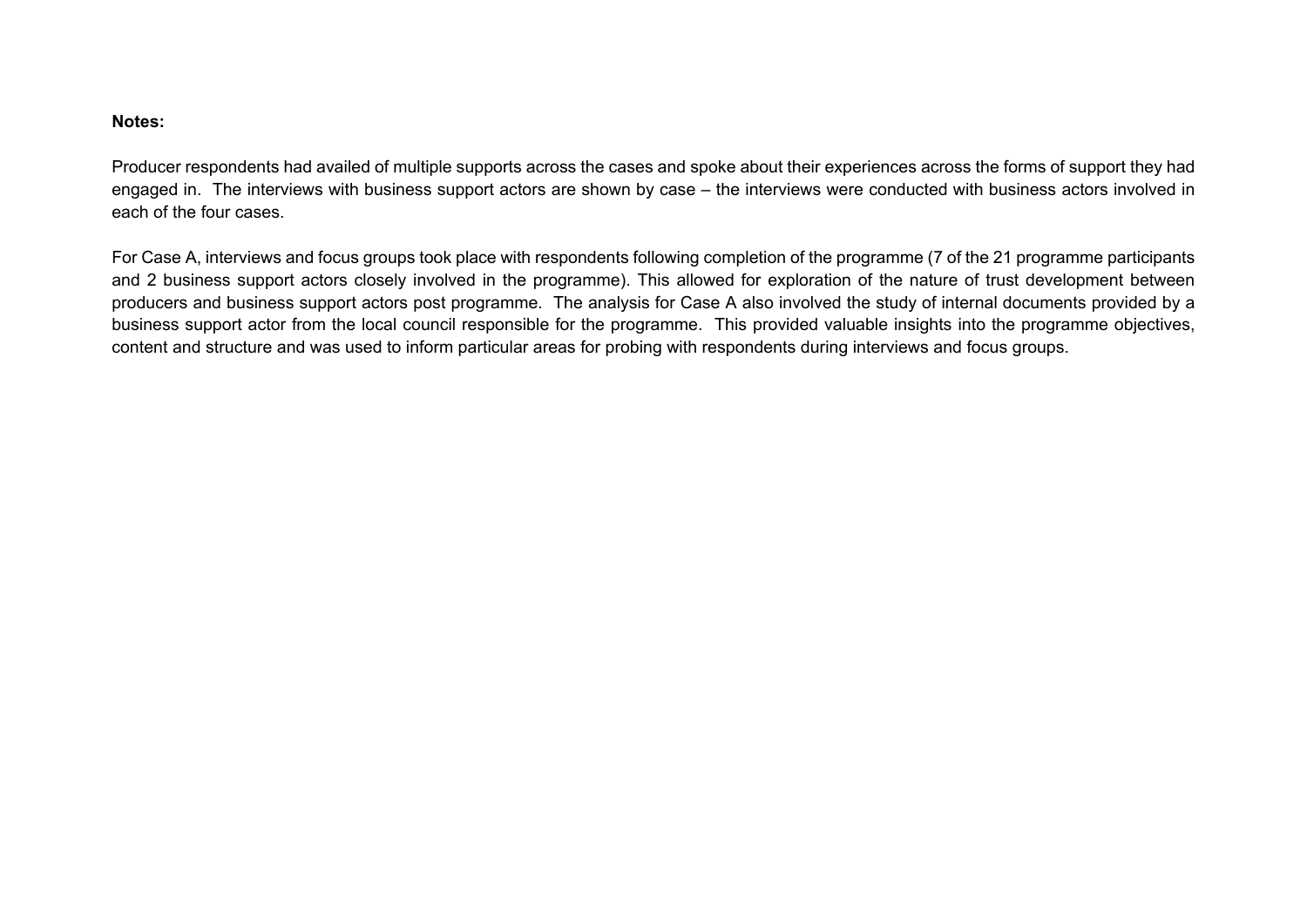Trust components.

| <b>Trust component</b>                                                                                                               | <b>Case A</b>                                                                                             | <b>Case B</b>                                                                                             | <b>Case C</b>                                                                                                                 | <b>Case D</b>                                                                                                           |
|--------------------------------------------------------------------------------------------------------------------------------------|-----------------------------------------------------------------------------------------------------------|-----------------------------------------------------------------------------------------------------------|-------------------------------------------------------------------------------------------------------------------------------|-------------------------------------------------------------------------------------------------------------------------|
| Knowledge capabilities<br>(technical and leadership<br>and network connecting<br>capabilities linked to the<br>personal drive of the | Network building through<br>access to specialist<br>knowledge and the<br>development of peer<br>networks  | Network building through<br>use of physical spaces<br>Advisor championing of<br>project, demonstrating    | Programmes include<br>scope for collaboration<br>between clients, but<br>support primarily provided<br>on an individual basis | Little network building<br>activity (network building<br>not within the scope of<br>activities)                         |
| advisor)                                                                                                                             |                                                                                                           | persistence and a long-<br>term commitment                                                                | (lack of group<br>development)                                                                                                | Little access to specialist<br>knowledge                                                                                |
|                                                                                                                                      |                                                                                                           |                                                                                                           | Sub-sector knowledge<br>deficiency                                                                                            | Focus on sectoral level<br>support (not strongly<br>valued by clients)                                                  |
|                                                                                                                                      | Consistency of advisor                                                                                    | Consistency of advisors                                                                                   | Inconsistency of advisors<br>impacting on knowledge<br>capabilities                                                           | Consistency of advisor                                                                                                  |
|                                                                                                                                      | Communicative approach                                                                                    | Communicative approach                                                                                    | <b>Communication issue</b><br>(lack of client<br>understanding of available<br>support)                                       | <b>Communication issue</b><br>(lack of client clarity on<br>scope of activities)                                        |
| Local embeddedness<br>(client identification with<br>advisors through being<br>known locally)                                        | Advisor locally embedded,<br>working closely with<br>clients on a one-to-one<br>basis and in small groups | Advisor locally embedded,<br>working closely with<br>clients on a one-to-one<br>basis and in small groups | Centralised support<br>offerings, not locally<br>embedded (advisor-client<br>disconnect, related to type<br>of support)       | Centralised support<br>offerings, not locally<br>embedded (advisor-client<br>disconnect, related to type<br>of support) |
|                                                                                                                                      | One-to-one and group<br>communication                                                                     | One-to-one and group<br>communication                                                                     | Lack of one-to-one<br>communication                                                                                           | Lack of one-to-one<br>communication                                                                                     |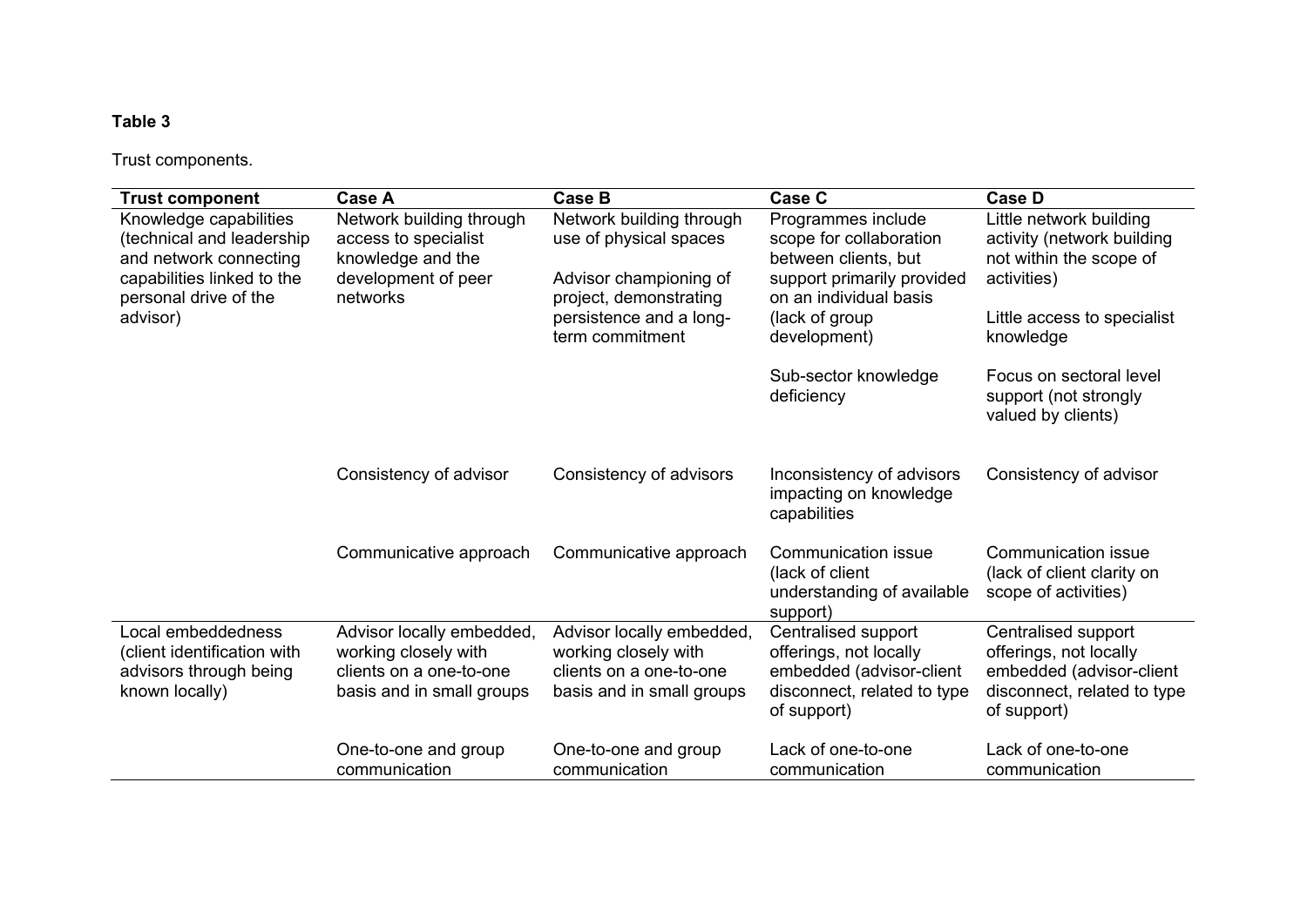| Empathy (interpersonal<br>skills, matching of | Proactive approach                                                                                                                  | Proactive approach                                                                                                | Reactive approach                                                                                                                 | Reactive approach                                                                                      |
|-----------------------------------------------|-------------------------------------------------------------------------------------------------------------------------------------|-------------------------------------------------------------------------------------------------------------------|-----------------------------------------------------------------------------------------------------------------------------------|--------------------------------------------------------------------------------------------------------|
| institutional goals with<br>client needs)     | Strong understanding of<br>client needs (matching of<br>programme content to<br>client needs), based on a<br>communicative approach | Strong understanding of<br>client needs based on a<br>communicative approach                                      | Limited understanding of<br>client needs (focus on<br>large company and export<br>needs) impacted by<br>inconsistency of advisors | Limited understanding of<br>client needs (focus on<br>large company and export<br>needs)               |
|                                               | Emphasis on relationship<br>building, social<br>interactions and<br>sustaining peer support<br>networks                             | Emphasis on relationship<br>building and facilitating<br>interaction and<br>collaboration between<br>clients      | Absence of relationship<br>building                                                                                               | Absence of relationship<br>building                                                                    |
|                                               | Strong integrity (matching<br>of institutional goals with<br>client needs and following<br>up on actions)                           | Strong integrity (matching<br>of institutional goals with<br>client needs and<br>commitment shown to<br>projects) | Weak integrity (matching<br>of institutional goals with<br>client needs)                                                          | Weak integrity (matching<br>of institutional goals with<br>client needs)                               |
| Perceived trustworthiness                     | High trust at advisor level<br>(linked to advisor<br>capabilities)                                                                  | High trust at institutional<br>and advisor levels (linked<br>to institution and advisor<br>capabilities)          | Low trust at institutional<br>and advisor levels (lack of<br>client understanding of<br>available support)                        | Low trust at institutional<br>and advisor levels (lack of<br>client clarity on scope of<br>activities) |